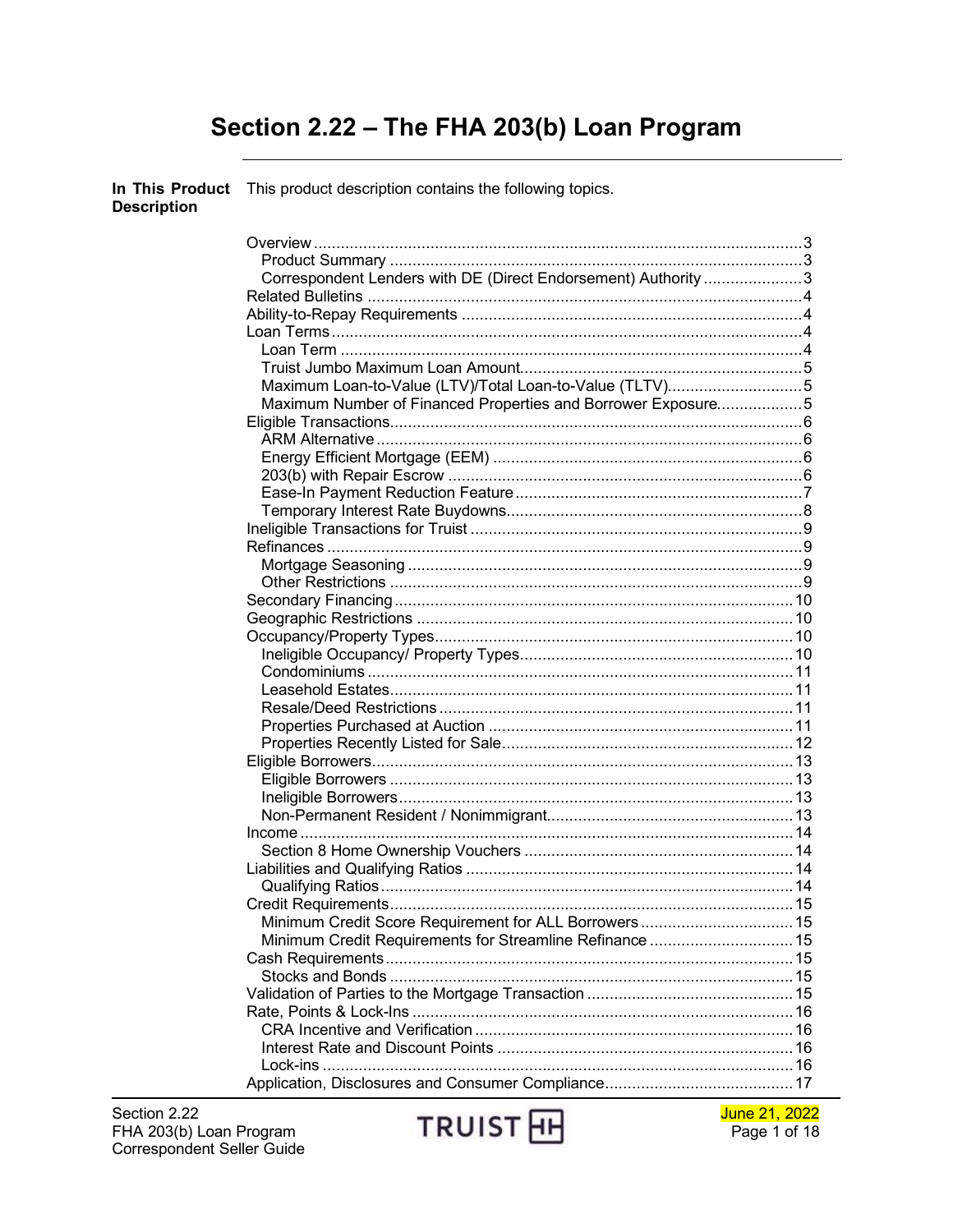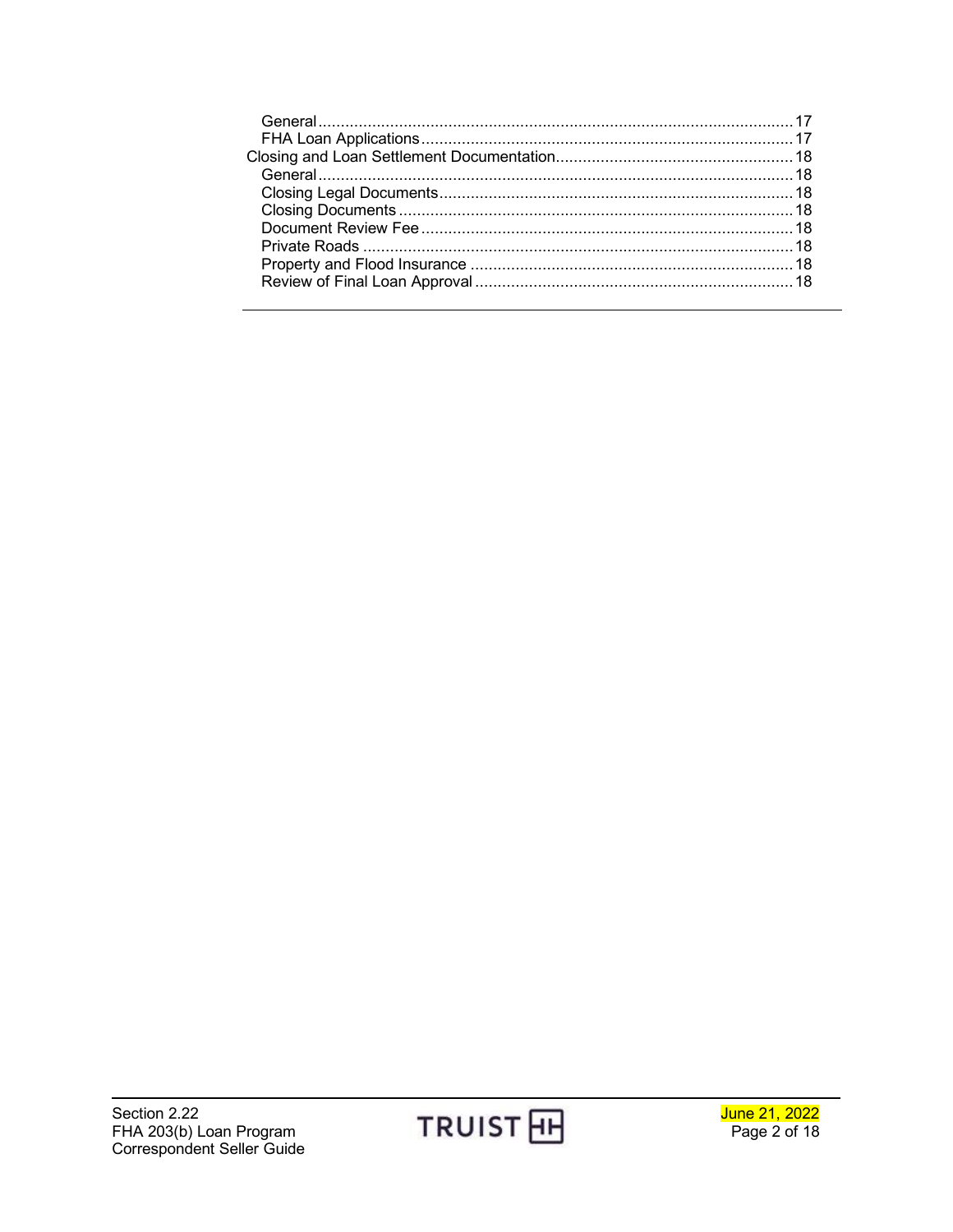<span id="page-2-2"></span><span id="page-2-1"></span><span id="page-2-0"></span>

| <b>Product</b><br><b>Summary</b>                                                              | <b>General Information</b><br>This product description describes Truist's Federal Housing Administration (FHA)<br>mortgage programs for Section 203(b), basic 1-4 family, and 234 Condominiums. The<br>FHA 203(b) and 234(c) mortgages are insured by the Department of Housing and<br>Urban Development (HUD). Guidance not addressed in this product description will<br>follow HUD Handbook 4000.1 and any other applicable Mortgagee Letters (ML) or<br>Handbooks not superseded by the new handbook. Correspondent lenders with Direct<br>Endorsement (D.E.) underwriting authority should direct questions for scenarios,<br>guidelines or other requirements to 1.800.CALLFHA. Questions regarding Truist credit<br>overlays may be directed to the Truist Product Support Team at 800.382.2111.                                                                                                                                                                                                                                                                                                                                                                                                                                                                                                                                                                                                                                                                                                                                                                                                                                                      |
|-----------------------------------------------------------------------------------------------|--------------------------------------------------------------------------------------------------------------------------------------------------------------------------------------------------------------------------------------------------------------------------------------------------------------------------------------------------------------------------------------------------------------------------------------------------------------------------------------------------------------------------------------------------------------------------------------------------------------------------------------------------------------------------------------------------------------------------------------------------------------------------------------------------------------------------------------------------------------------------------------------------------------------------------------------------------------------------------------------------------------------------------------------------------------------------------------------------------------------------------------------------------------------------------------------------------------------------------------------------------------------------------------------------------------------------------------------------------------------------------------------------------------------------------------------------------------------------------------------------------------------------------------------------------------------------------------------------------------------------------------------------------------|
| Correspondent<br><b>Lenders with</b><br><b>DE (Direct</b><br>Endorsement)<br><b>Authority</b> | Correspondent lenders with full FHA Direct Endorsement Authority and FHA<br>Direct Endorsement underwriters on staff may sell FHA loans to Truist.<br>underwritten and closed in full compliance with FHA regulations. Truist is not<br>responsible for training correspondent lenders or providing HUD handbooks or<br>Mortgagee letters.<br>Correspondent lenders are responsible for remitting the up-front MIP and for<br>$\bullet$<br>obtaining the MIC on each loan. Additionally, the correspondent lender is<br>responsible for reviewing the MIC for accuracy. Truist will enforce repurchase<br>of FHA loans that do not have MIC.<br>Truist will verify through FHA Connection that the FHA loan has been submitted<br>$\bullet$<br>to HUD for MIC prior to purchase.<br>If FHA Connection reflects a receipt, Truist will purchase the loan.<br>If FHA Connection reflects a Notice of Return (NOR), Truist will not<br>$\bullet$<br>purchase the loan until the loan has been insured by HUD.<br>Note: Truist may require evidence of the FHA Mortgage Insurance Certificate<br>(MIC) prior to funding when government loans are received for purchase by Truist<br>and/or has been pended at Truist, and it has been over 30 days from the date of<br>closing.<br>Truist will not purchase FHA Test Cases or loans considered "Test Cases," when<br>$\bullet$<br>the lender is not yet approved for Direct Endorsement (D.E.), and is submitting<br>cases to the HUD Homeownership Center (HOC) for issuance of a Firm<br>Commitment.<br>Reference: See the Compliance Overview section for additional compliance<br>guidelines for FHA loans. |

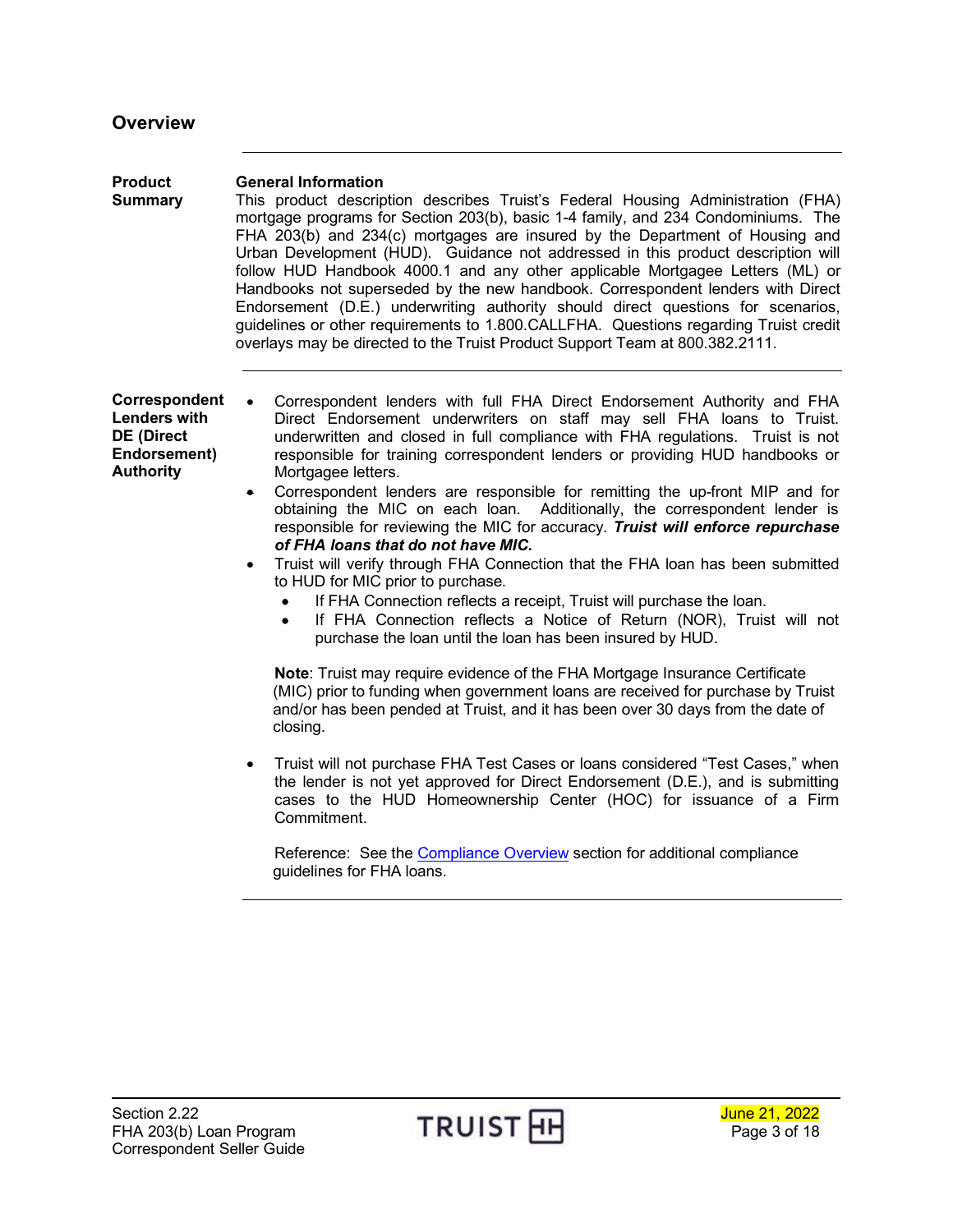### <span id="page-3-0"></span>**Related Bulletins**

**General** Related bulletins are provided below in PDF format. To view the list of published bulletins, select the applicable year below.

- $2022$  $2022$
- $2021$  $2021$
- [2020](http://www.truistsellerguide.com/manual/cor/bulletins/Related%20Bulletins/2020/CFHA2020.pdf)
- [2019](http://www.truistsellerguide.com/manual/cor/bulletins/Related%20Bulletins/2019/CFHA2019.pdf)
- [2018](http://www.truistsellerguide.com/manual/cor/bulletins/Related%20Bulletins/2018/CFHA2018.pdf)
- [2017](http://www.truistsellerguide.com/manual/cor/bulletins/Related%20Bulletins/2017/CFHA2017.pdf)
- [2016](http://www.truistsellerguide.com/manual/cor/bulletins/Related%20Bulletins/2016/CFHA2016.pdf)

## <span id="page-3-1"></span>**Ability-to-Repay Requirements**

**Ability-to-Repay Requirements** Reference: See [Section 1.05: Underwriting](https://www.truistsellerguide.com/manual/cor/general/1.05Underwriting.pdf) to view the Ability-to-Repay requirements.

## <span id="page-3-2"></span>**Loan Terms**

<span id="page-3-3"></span>**Loan** 

| <b>Product Feature</b>                                                                                                                                                           | <b>Loan Terms</b>                                                                                                                                                             |
|----------------------------------------------------------------------------------------------------------------------------------------------------------------------------------|-------------------------------------------------------------------------------------------------------------------------------------------------------------------------------|
| <b>Conforming Purchase</b><br>٠<br>Conforming Rate/Term Refinance<br>Conforming Cash-Out Refinance<br>٠<br><b>Conforming Simple Refinance</b>                                    | <b>Fixed Rate</b><br>Note: Truist does not offer the 1, 3, 5, 7,<br>and 10-year ARM programs.                                                                                 |
| Jumbo Purchase<br>$\bullet$<br>Jumbo Rate/Term Refinance<br>$\bullet$<br>Jumbo Cash-out Refinance<br>$\bullet$<br>Jumbo Simple Refinance<br>$\bullet$                            | <b>Fixed Rate</b><br>$\bullet$<br>Annual amortization terms 20 to 30<br>years<br>Note: Truist does not offer the 1, 3, 5, 7,<br>and 10-year ARM programs.                     |
| Conforming and Jumbo Streamline Refinance<br>Note: Investment properties and secondary<br>residences are only eligible for streamline<br>refinancing into a fixed rate mortgage. | The maximum loan term is the lesser of 30<br>$\bullet$<br>years, or<br>Remaining unexpired term plus 12 years.<br>٠<br><b>Note:</b> Above amortization requirements<br>apply. |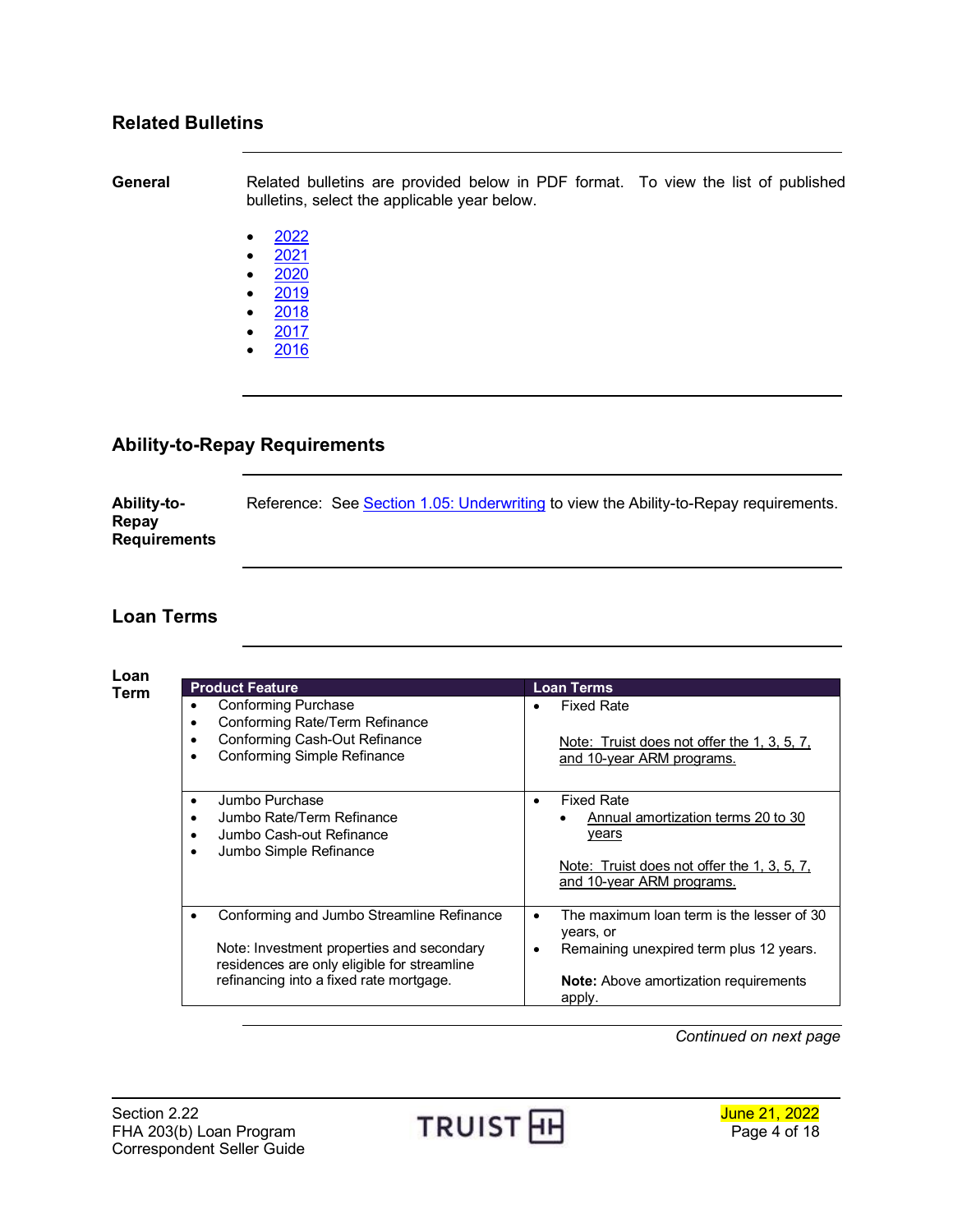## **Loan Terms,** Continued

<span id="page-4-2"></span><span id="page-4-1"></span><span id="page-4-0"></span>

| <b>Truist</b><br>Jumbo<br><b>Maximum</b><br>Loan                                                              | <b>Truist Jumbo Loan Amounts</b><br>٠                                                                                                                                                                                                                                                                                                                                                                                                                                                                                                                                                                                                                                                                                                                                                                                                                                                                                                                                                                                                                                                                                                                                                                                                                                                                                                                                                              | The Truist FHA Jumbo Loan Program code (F30JFX) must be used when the base<br>loan amount meets or exceeds the loan amounts in the table below. |  |  |
|---------------------------------------------------------------------------------------------------------------|----------------------------------------------------------------------------------------------------------------------------------------------------------------------------------------------------------------------------------------------------------------------------------------------------------------------------------------------------------------------------------------------------------------------------------------------------------------------------------------------------------------------------------------------------------------------------------------------------------------------------------------------------------------------------------------------------------------------------------------------------------------------------------------------------------------------------------------------------------------------------------------------------------------------------------------------------------------------------------------------------------------------------------------------------------------------------------------------------------------------------------------------------------------------------------------------------------------------------------------------------------------------------------------------------------------------------------------------------------------------------------------------------|-------------------------------------------------------------------------------------------------------------------------------------------------|--|--|
| <b>Amount</b>                                                                                                 | If you have a:                                                                                                                                                                                                                                                                                                                                                                                                                                                                                                                                                                                                                                                                                                                                                                                                                                                                                                                                                                                                                                                                                                                                                                                                                                                                                                                                                                                     | Truist Jumbo Program Code begins at:                                                                                                            |  |  |
|                                                                                                               | 1 Unit Property                                                                                                                                                                                                                                                                                                                                                                                                                                                                                                                                                                                                                                                                                                                                                                                                                                                                                                                                                                                                                                                                                                                                                                                                                                                                                                                                                                                    | \$647,201                                                                                                                                       |  |  |
|                                                                                                               | 2 Unit Property                                                                                                                                                                                                                                                                                                                                                                                                                                                                                                                                                                                                                                                                                                                                                                                                                                                                                                                                                                                                                                                                                                                                                                                                                                                                                                                                                                                    | \$828,701                                                                                                                                       |  |  |
|                                                                                                               | 3 Unit Property                                                                                                                                                                                                                                                                                                                                                                                                                                                                                                                                                                                                                                                                                                                                                                                                                                                                                                                                                                                                                                                                                                                                                                                                                                                                                                                                                                                    | \$1,001,651                                                                                                                                     |  |  |
|                                                                                                               | 4 Unit Property                                                                                                                                                                                                                                                                                                                                                                                                                                                                                                                                                                                                                                                                                                                                                                                                                                                                                                                                                                                                                                                                                                                                                                                                                                                                                                                                                                                    | \$1,244,851                                                                                                                                     |  |  |
| <b>Maximum</b><br>Loan-to-Value<br>(LTV)/Total<br>Loan-to-Value<br>(TLTV)                                     | The maximum Total Loan-to-Value (TLTV) (also referred to as "combined" loan-to-<br>value (CLTV) including the UFMIP, is 105% for Truist, including streamline<br>refinances, unless HUD is more restrictive.<br>Note: All other LTV/TLTV guidelines published by HUD apply.                                                                                                                                                                                                                                                                                                                                                                                                                                                                                                                                                                                                                                                                                                                                                                                                                                                                                                                                                                                                                                                                                                                        |                                                                                                                                                 |  |  |
| <b>Maximum</b><br>Number of<br><b>Financed</b><br><b>Properties and</b><br><b>Borrower</b><br><b>Exposure</b> | FHA loan programs are limited to four (4) financed properties.<br>The number of financed properties is COMBINED for all borrowers on the loan to<br>determine the total number of financed properties; regardless of whether or not<br>the borrowers are married. (This would include non-occupant co-borrowers, such<br>as mother or father with occupant daughter/son). It is not acceptable to calculate<br>the total number of financed properties by each individual borrower.<br>The following property types are <b>excluded</b> in the maximum number of financed<br>$\bullet$<br>properties:<br>Commercial real estate.<br>Franchises,<br>Multi-family properties (i.e., greater than 4 units),<br>Joint or total ownership of a property held in the name of a corporation or S-<br>$\bullet$<br>corporation, even if the borrower is the owner of the corporation and the<br>financing is in the name of the corporation or S-corporation.<br>Vacant (residential) lots,<br>Timeshares,<br>Ownership of a property that is held in the name of an LLC or partnership<br>$\bullet$<br>where the borrower(s) have an individual or combined ownership in the LLC<br>or partnership of less than 25% and the financing is in the name of the LLC or<br>partnership, and<br>Manufactured home on a leasehold estate not titled as real property (chattel<br>$\bullet$<br>lien on the home). |                                                                                                                                                 |  |  |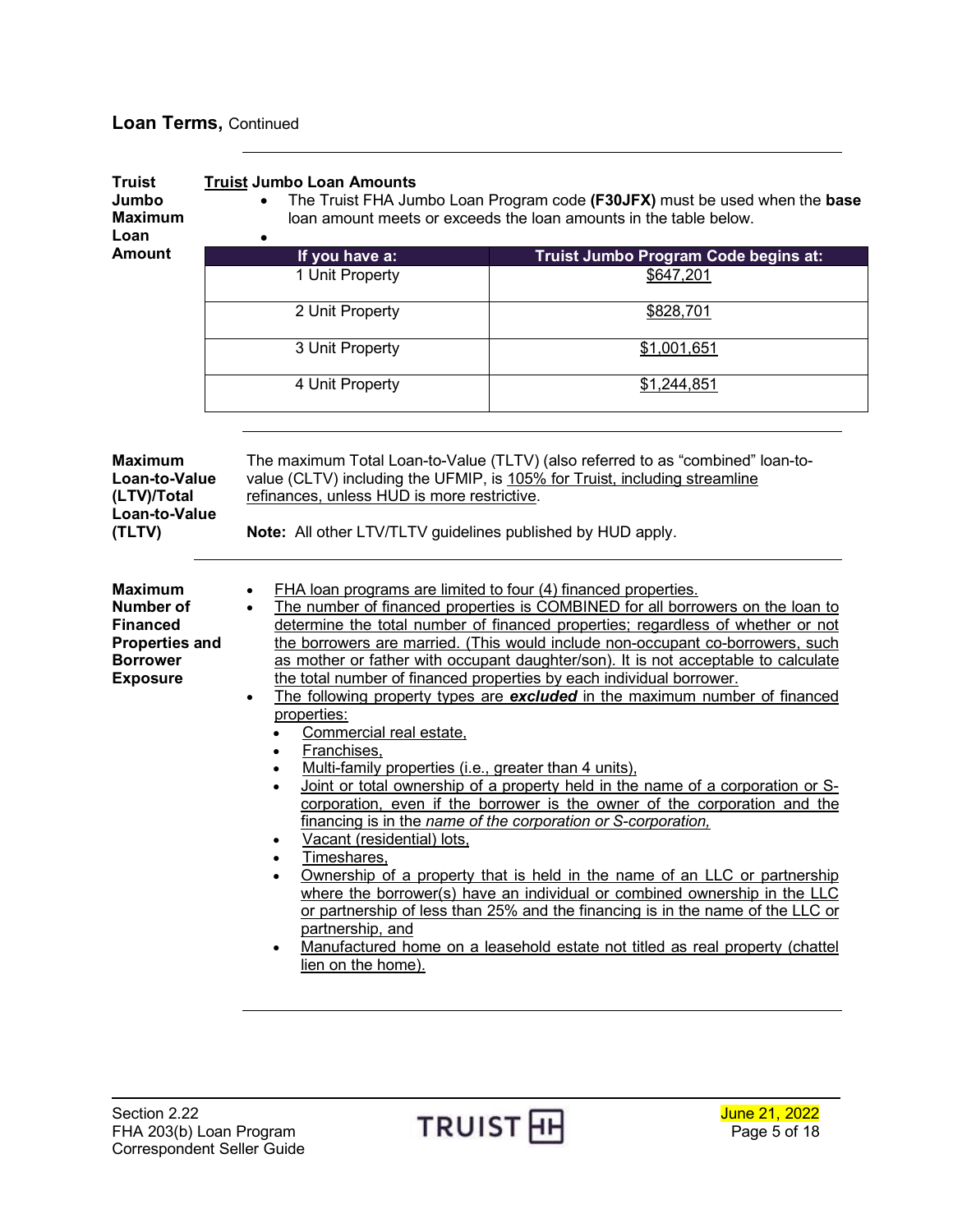# <span id="page-5-0"></span>**Eligible Transactions**

<span id="page-5-3"></span><span id="page-5-2"></span><span id="page-5-1"></span>

| <b>ARM</b><br><b>Alternative</b> | The ARM Alternative is a lender-funded buydown, not an Adjustable Rate<br>Mortgage (ARM).<br>The feature is called the ARM Alternative because it is an "alternative" for<br>$\bullet$<br>borrowers who like the low initial interest rate of an ARM but want the interest rate<br>protection of a fixed rate mortgage.<br>The ARM Alternative is a lender-funded buydown where the cost of the buydown<br>$\bullet$<br>is built into the pricing and therefore no buydown funds are required at closing.<br>Reference: See Section 2.02: The ARM Alternative product description in the<br>Correspondent Seller Guide for additional information. |
|----------------------------------|----------------------------------------------------------------------------------------------------------------------------------------------------------------------------------------------------------------------------------------------------------------------------------------------------------------------------------------------------------------------------------------------------------------------------------------------------------------------------------------------------------------------------------------------------------------------------------------------------------------------------------------------------|
| <b>Energy</b>                    | Only Correspondent lenders that have a Direct Endorsement underwriter on staff may                                                                                                                                                                                                                                                                                                                                                                                                                                                                                                                                                                 |
| <b>Efficient</b>                 | underwrite and submit for purchase loan transactions involving the Energy Efficient                                                                                                                                                                                                                                                                                                                                                                                                                                                                                                                                                                |
| Mortgage                         | Mortgage (EEM) loan program to Truist. Property repairs and energy upgrades must                                                                                                                                                                                                                                                                                                                                                                                                                                                                                                                                                                   |
| (EEM)                            | be complete for Truist to purchase the loan.                                                                                                                                                                                                                                                                                                                                                                                                                                                                                                                                                                                                       |
| 203(b) with                      | Truist will permit an escrow for repair or property completion, including HUD REO                                                                                                                                                                                                                                                                                                                                                                                                                                                                                                                                                                  |
| <b>Repair Escrow</b>             | 203b with repair escrow, subject to FHA requirements.                                                                                                                                                                                                                                                                                                                                                                                                                                                                                                                                                                                              |

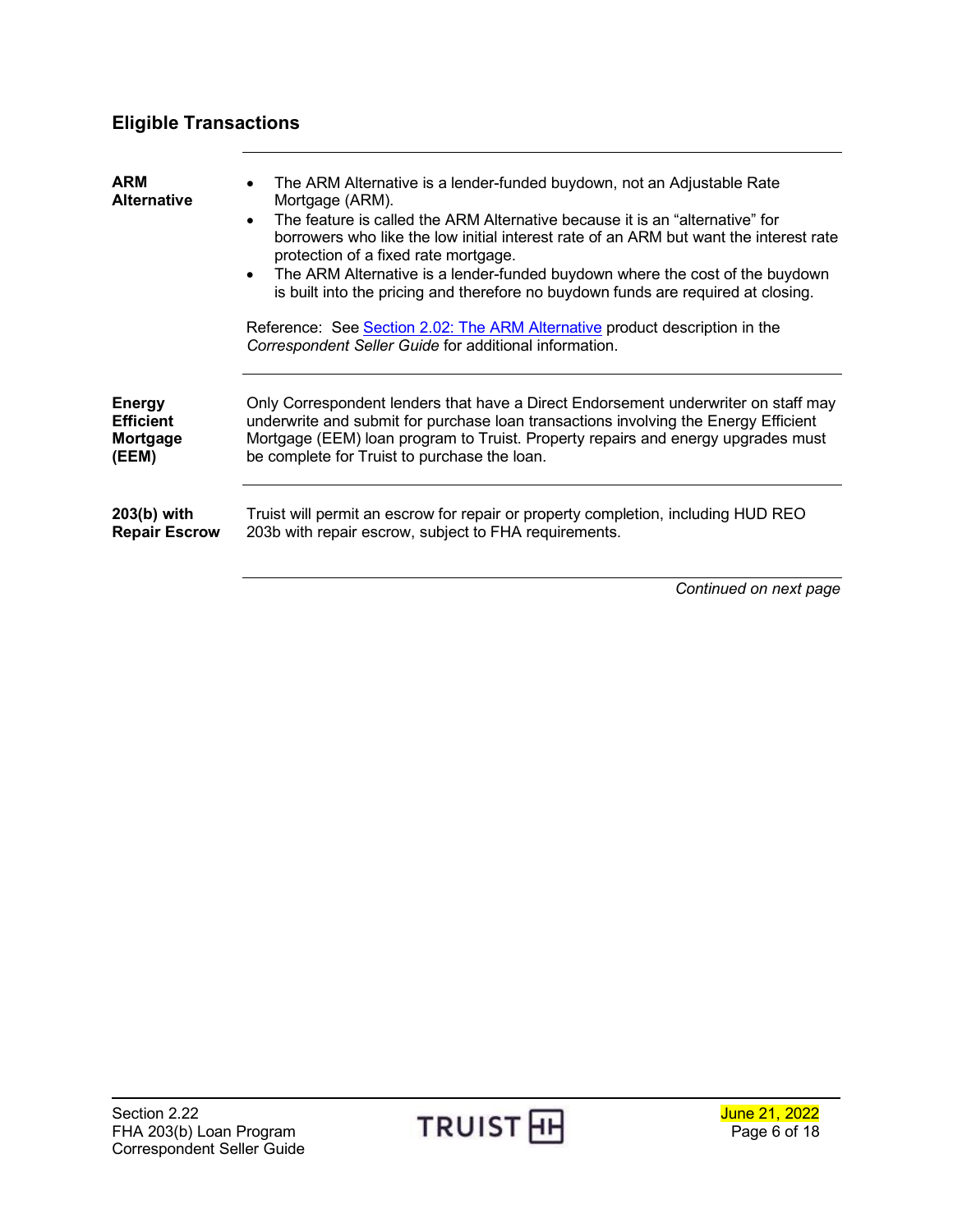### **Eligible Transactions,** Continued

<span id="page-6-0"></span>**Ease-In Payment Reduction Feature**

#### **Introduction**

- The "Ease-In" is a payment reduction feature where the seller / builder contributes interest up to the first six (6) months allowing the borrower to "ease-in" into a new home and to "ease-in" to the monthly payments.
- The maximum interest subsidy may not exceed the six percent (6%) seller contribution.
- The builder or seller may pay the interest portion beginning with the first payment up to the 6th month payment.
- This feature is only available for a fixed rate FHA loan.

#### **Requirements**

- This feature is only available for a 30-year fixed rate FHA purchase transaction.
- Borrower must qualify at the Note rate.
- The maximum contribution of 6% of the sales price may be used towards the borrower's interest, closing costs and/or prepaids.
- Any dollar amount over the 6% seller contribution limit must be subtracted dollar-fordollar from the sales price.
- Care must be taken to ensure the borrower's three and one half percent (3.50%) down payment is not reduced as a result of the seller contributions.
- $\bullet$  The seller / builder contribution which is disbursed monthly must be a fixed amount (i.e., payments applied to the monthly interest cannot fluctuate from month to month).
- No portion of the funds may be applied to the principal balance.
- It is similar to a buydown and must be in a fixed amount (amount of interest applied to the PITI cannot change from month to month).

#### **Amortization Schedule**

- An amortization schedule may be obtained on the Truist [website](http://www.suntrustmortgage.com/amortcalc.asp) or similar loan amortization programs can be used.
- The following items are determined by running an amortization schedule:
	- *Total Seller Paid Contribution*: the dollar amount of the seller paid interest,
	- *Reduced Payment Period*: the number of months during which interest payments are made, a minimum of one (1) month and no more than six (6) months, and
	- *Interest Payment:* a fixed dollar amount being paid monthly toward borrower interest from the seller / builder contribution.

#### **Interest Payment Reduction Calculation**

- An example of a 5-month payment reduction on a loan amount of \$97,000 at 6% interest is shown in the table below.
- The seller's interest contribution for the payment reduction is a fixed amount that cannot exceed the last month of the subsidy period.
- The maximum monthly interest contribution amount in the example below is \$483.00.

| <b>Monthly</b> | <b>Principal</b> | <b>Interest</b> | Total P & I | Seller/Builder      | <b>Borrower</b>     |
|----------------|------------------|-----------------|-------------|---------------------|---------------------|
| <b>Payment</b> |                  | Owed            |             | <b>Contribution</b> | <b>Contribution</b> |
| #1             | \$96.56          | \$485.00        | \$581.56    | \$483.00            | \$98.56             |
| #2             | \$97.04          | \$484.52        | \$581.56    | \$483.00            | \$98.56             |
| #3             | \$97.53          | \$484.03        | \$581.56    | \$483.00            | \$98.56             |
| #4             | \$98.02          | \$483.54        | \$581.56    | \$483.00            | \$98.56             |
| #5             | \$98.51          | \$483.05        | 581.56      | \$483.00            | \$98.56             |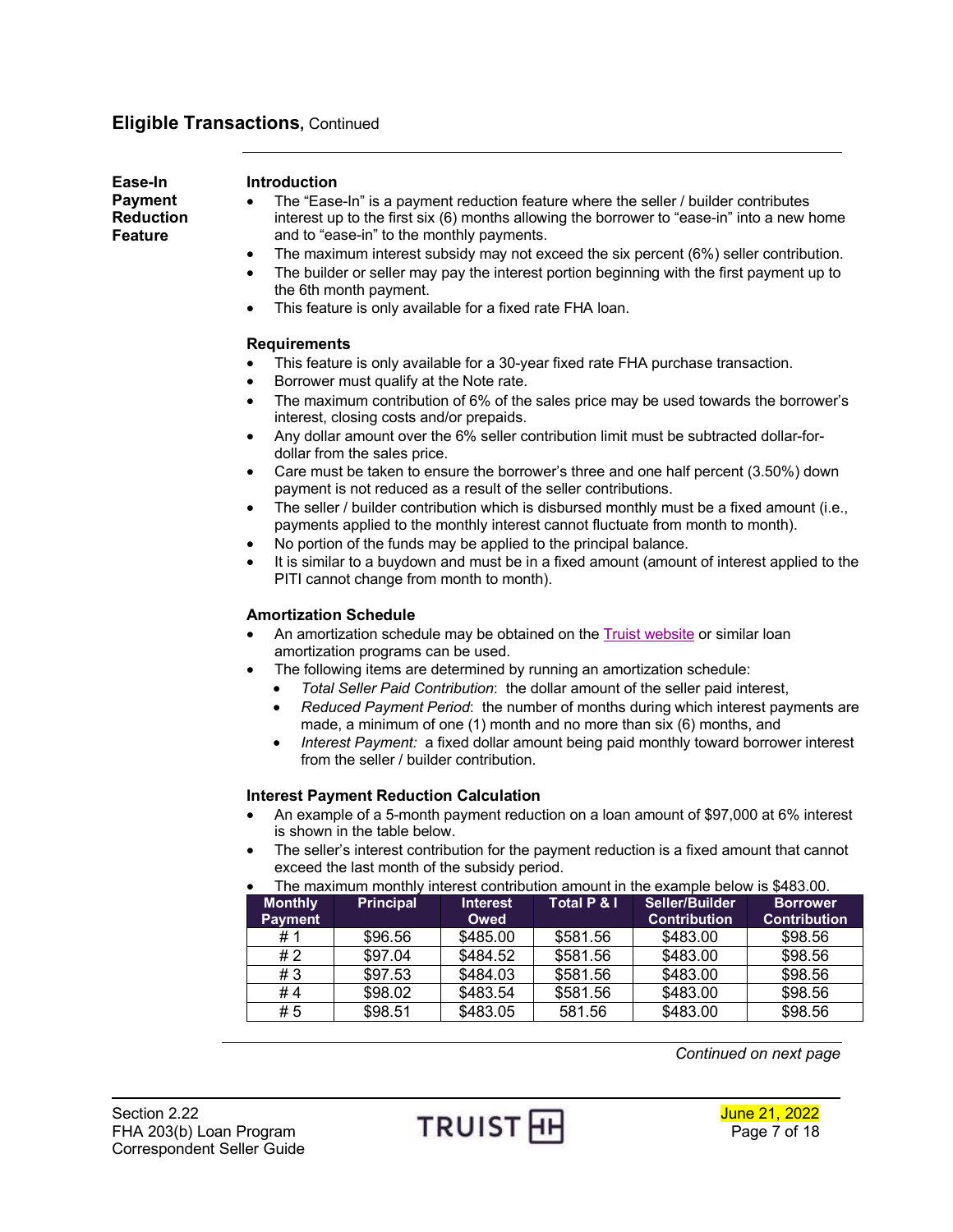# **Eligible Transactions,** Continued

<span id="page-7-0"></span>

| Ease-In                                  | <b>DU Direct</b>                                                                                                                                                                                                                                |  |  |
|------------------------------------------|-------------------------------------------------------------------------------------------------------------------------------------------------------------------------------------------------------------------------------------------------|--|--|
| <b>Payment</b>                           | Fannie Mae's Desktop Underwriter (DU)                                                                                                                                                                                                           |  |  |
| <b>Reduction</b>                         | <b>Types, Terms &amp; Property</b>                                                                                                                                                                                                              |  |  |
| Feature,                                 | Type of Mortgage and Terms of Loan<br>$\bullet$                                                                                                                                                                                                 |  |  |
| (continued)                              | Interest Rate (%) - enter the Note Rate<br>$\bullet$                                                                                                                                                                                            |  |  |
|                                          | <b>Details of Transaction</b>                                                                                                                                                                                                                   |  |  |
|                                          | Line f. Est. closing cost- Add Ease-In amount to closing costs.<br>$\bullet$                                                                                                                                                                    |  |  |
|                                          | Line k. Closing Costs Paid By Seller - if an Ease-In Payment Reduction Feature is<br>٠<br>involved, add the Ease-In feature amount to other seller paid closing costs                                                                           |  |  |
|                                          | <b>Other Credits</b>                                                                                                                                                                                                                            |  |  |
|                                          | Description of Other Credits - enter "Other"<br>٠                                                                                                                                                                                               |  |  |
|                                          | Amount – if an Ease-In feature is involved, enter the dollar amount of the Ease-In<br>feature                                                                                                                                                   |  |  |
|                                          | <b>Additional Data</b>                                                                                                                                                                                                                          |  |  |
|                                          | Loan Information<br>٠                                                                                                                                                                                                                           |  |  |
|                                          | First Year Buydown Rate - enter the Note Rate                                                                                                                                                                                                   |  |  |
|                                          | <b>Closing</b>                                                                                                                                                                                                                                  |  |  |
|                                          | The Seller-Paid Interest Buydown Agreement (COR 0322) must be completed by<br>٠<br>the Loan Closer and signed by the borrower and sellers.                                                                                                      |  |  |
|                                          | The Ease-In Contribution must be shown on the Settlement Statement as a seller<br>$\bullet$<br>credit and be labeled "Seller-Paid Interest Contribution", 4 months @ \$483.54"<br>with \$1934.16 (per example above) under the seller's column. |  |  |
|                                          | Additional funds paid by the seller over and above the cumulative interest<br>$\bullet$<br>calculation must be shown as a closing cost credit to the borrower on the<br>Settlement Statement.                                                   |  |  |
|                                          | HUD does not require or permit the presentation or disclosure of "seller-paid"<br>$\bullet$<br>credits" on the Loan Estimate.                                                                                                                   |  |  |
|                                          | Seller credits must be entered as a "lump sum credit" on the Settlement<br>٠<br>Statement.                                                                                                                                                      |  |  |
|                                          | <b>Note:</b> When the seller makes a contribution to more than one expense for the<br>borrower, the seller credits shown on the Settlement Statement MUST reflect the<br>"lump sum payment."                                                    |  |  |
|                                          | The servicing department will disburse the seller-paid interest contribution shown<br>$\bullet$<br>on the Settlement Statement on a monthly basis and bill the borrower for the<br>difference                                                   |  |  |
|                                          | As far as IRS reporting is concerned, servicing will back out the seller-paid<br>interest contribution for year-end reporting purposes on Form 1098.                                                                                            |  |  |
| <b>Temporary</b><br><b>Interest Rate</b> | The loan must be a fixed rate mortgage on an owner-occupied principal<br>residence.                                                                                                                                                             |  |  |
| <b>Buydowns</b>                          | The FHA/VA Buydown Agreement must be completed and signed by the<br>borrower. The Truist FHA/VA Buydown Agreement (COR 0344) is available for<br>use.                                                                                           |  |  |
|                                          |                                                                                                                                                                                                                                                 |  |  |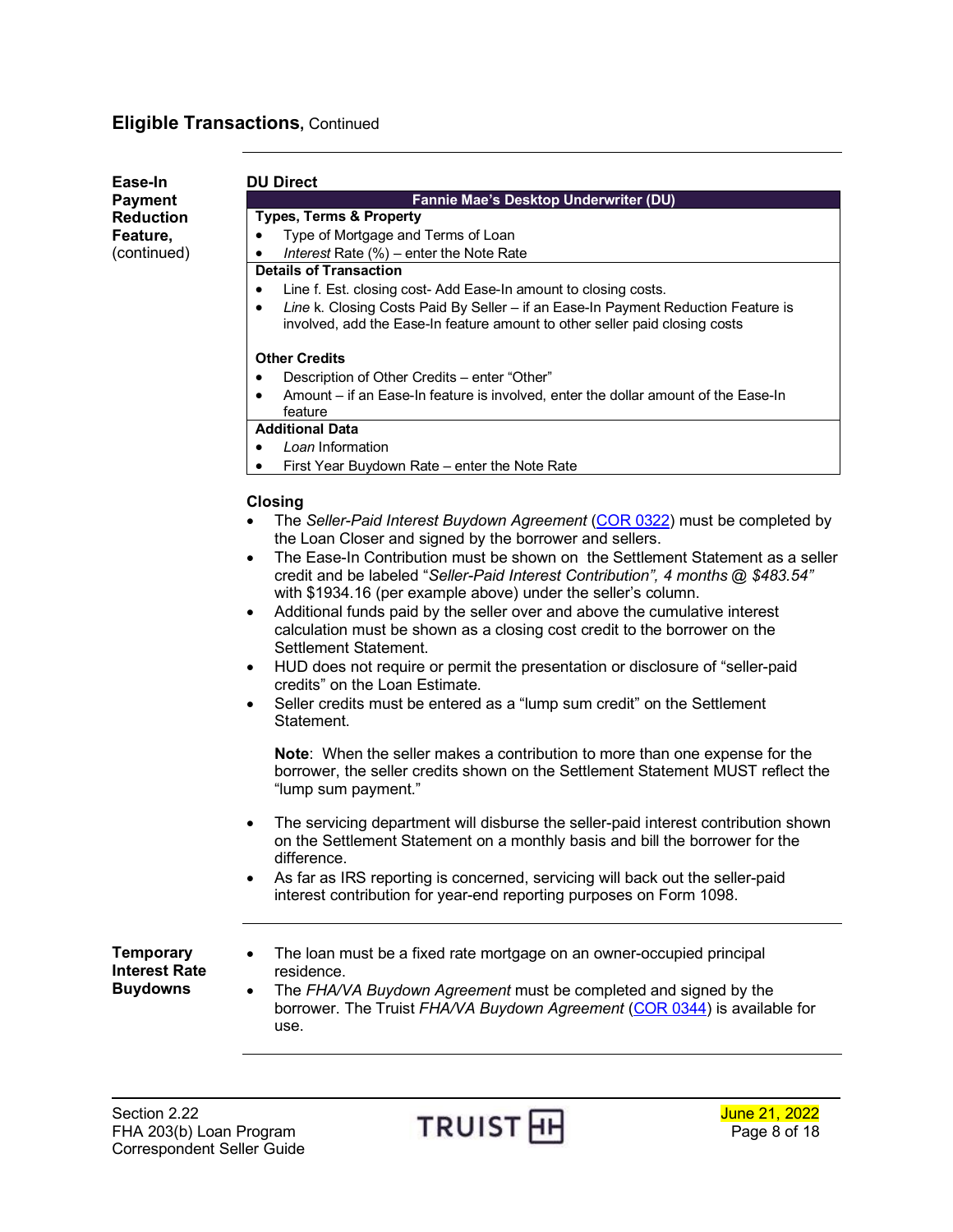# <span id="page-8-0"></span>**Ineligible Transactions for Truist**

<span id="page-8-2"></span><span id="page-8-1"></span>

| Ineligible<br><b>Transactions</b><br>for Truist | Ineligible transactions include, but are not limited to:<br>1, 3, 5, 7 and 10 year ARM program<br>$\bullet$<br>FHA 203(k) transactions<br>$\bullet$<br>Disasters and 203(h) Mortgage Insurance for Disaster Victims<br>$\bullet$<br>FHA Refinance Program for borrowers in negative equity positions (also known<br>$\bullet$<br>as a "Short Refinance")<br>FHA Section 248 Indian Reservations and other Restricted Lands<br>$\bullet$<br>Section 247 Single Family Mortgage Insurance on Hawaiian Home Lands<br><b>Truist Construction/Permanent financing</b><br>$\bullet$<br>Transactions where the FHA Back-to-Work Guidelines are utilized<br>Home Equity Conversion Mortgage (HECMs)<br>Investment Properties (except non-credit qualifying streamline refinance). |
|-------------------------------------------------|---------------------------------------------------------------------------------------------------------------------------------------------------------------------------------------------------------------------------------------------------------------------------------------------------------------------------------------------------------------------------------------------------------------------------------------------------------------------------------------------------------------------------------------------------------------------------------------------------------------------------------------------------------------------------------------------------------------------------------------------------------------------------|
| <b>Refinances</b>                               |                                                                                                                                                                                                                                                                                                                                                                                                                                                                                                                                                                                                                                                                                                                                                                           |
| Mortgage<br>Seasoning                           | For cash-out and streamline refinances, if the existing lien being paid off is FHA<br>or VA the following GNMA requirements must be met:<br>The borrower made at least six consecutive monthly payments on the loan<br>being refinanced, referred to hereinafter as the Initial Loan, beginning with the<br>payment made on the first payment due date; and<br>The first payment due date of the refinance loan occurs no earlier than 210<br>days after the first payment due date of the Initial Loan.                                                                                                                                                                                                                                                                  |
| <b>Other</b><br><b>Restrictions</b>             | Truist will not purchase any FHA loan where the tax, hazard, and/or flood insurance<br>escrows are transferred (rolled) from the unpaid principal balance of the FHA loan<br>being paid off, to the new loan, in order to fund the new escrow account.                                                                                                                                                                                                                                                                                                                                                                                                                                                                                                                    |

<span id="page-8-3"></span>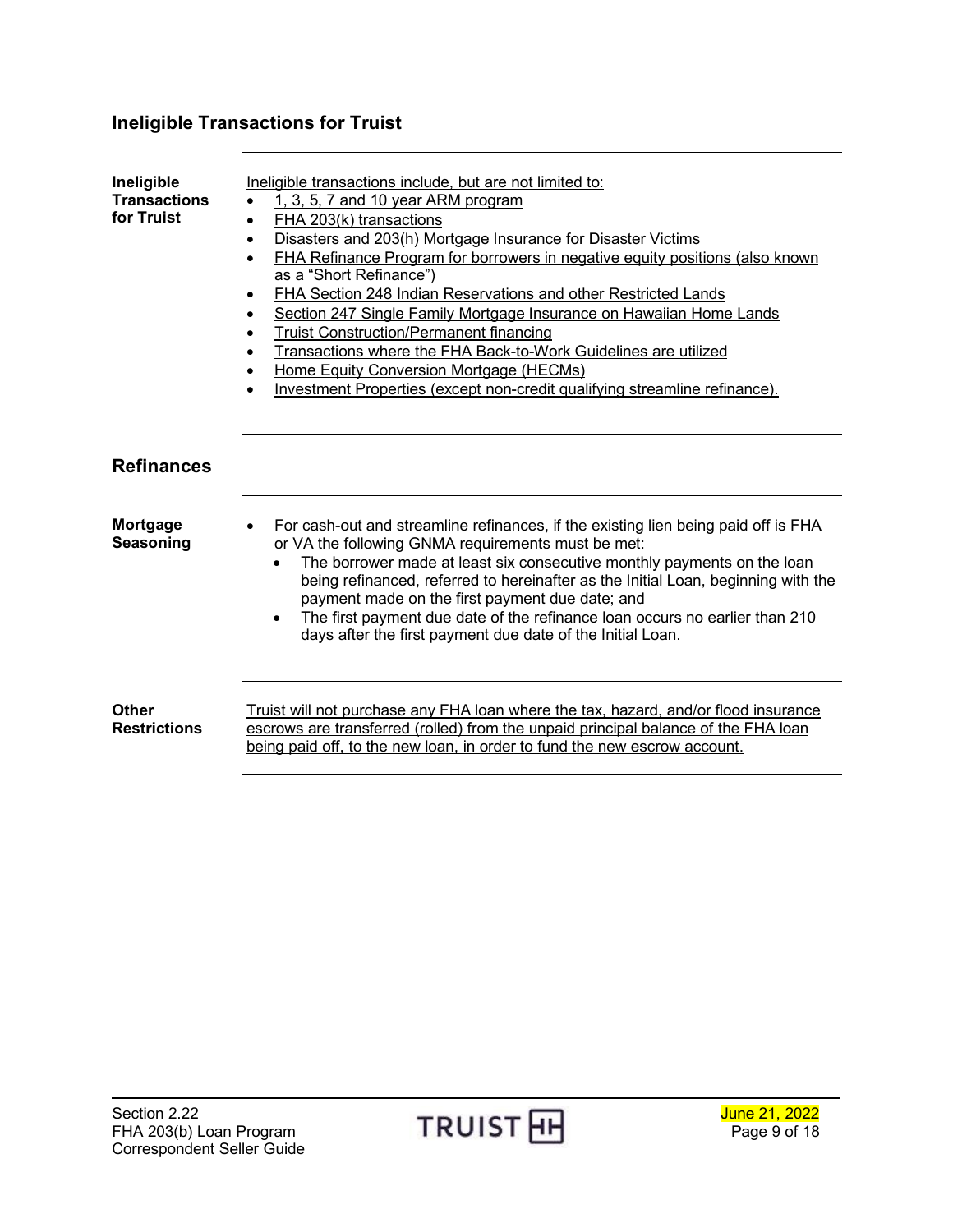## <span id="page-9-0"></span>**Secondary Financing**

General Secondary financing subject to negative amortization is not acceptable to Truist.

### <span id="page-9-1"></span>**Geographic Restrictions**

**Introduction** The following table shows applicable geographic restrictions.

| <b>State</b> | <b>Restriction</b>                                                                                              |
|--------------|-----------------------------------------------------------------------------------------------------------------|
| Georgia      | Properties containing Georgia Power Company leasehold agreements are<br>not eligible for financing with Truist. |
| Texas        | Cash-out refinances not eligible.                                                                               |

Reference: See [Section 1.02: Eligible Mortgage Loan Guidelines](https://www.truistsellerguide.com/manual/cor/general/1.02EligMtg.pdf) in the *Correspondent Seller Guide* for general Truist geographic restrictions.

## <span id="page-9-2"></span>**Occupancy/Property Types**

<span id="page-9-3"></span>

| Ineligible            | Ineligible occupancy/property types include (but are not limited to):                          |  |  |
|-----------------------|------------------------------------------------------------------------------------------------|--|--|
| Occupancy/            | Sinkhole Homes (even if repaired)                                                              |  |  |
| <b>Property Types</b> | Manufactured homes<br>٠                                                                        |  |  |
|                       | Methamphetamine Homes (even if certified habitable)                                            |  |  |
|                       | Cooperatives                                                                                   |  |  |
|                       | Properties with individual water purification systems required to make the water safe and<br>٠ |  |  |
|                       | potable                                                                                        |  |  |

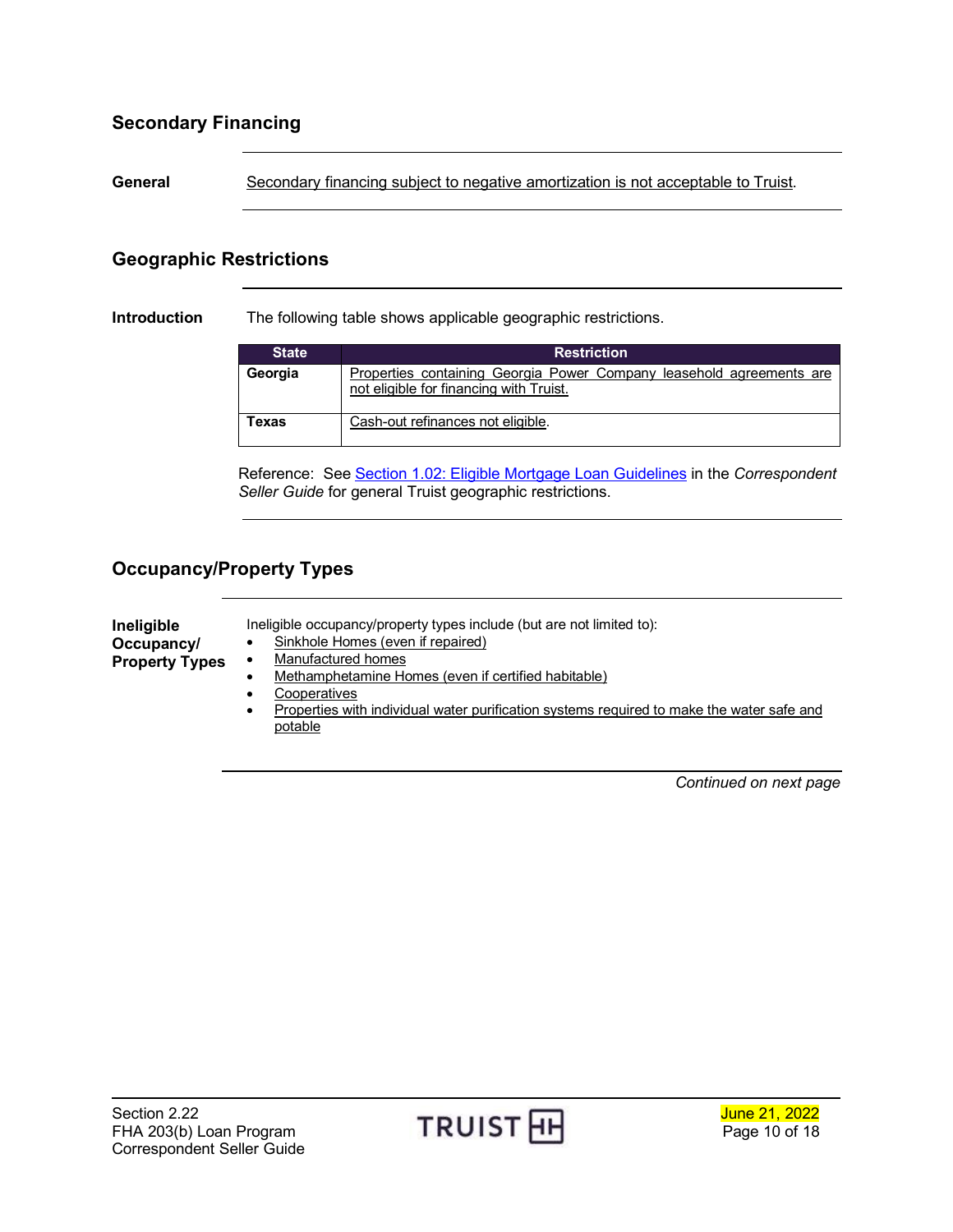### **Occupancy/Property Types, Continued**

#### <span id="page-10-0"></span>**Condominiums General**

- All condominium property types must be approved, underwritten to, and insured under Section 203(b).
- For attached condominium units, the project must appear on HUD's FHAapproved condominium list with a current, unexpired "Approved" status.
- In addition, each individual loan on a unit located within the project requires its own Certification for individual Unit Financing (Loan Level Certification) signed by an authorized representative of the Correspondent Lender.

#### **Ineligible Projects**

- All projects deemed ineligible to HUD.
- Manufactured housing projects considered condominiums.

#### **Certification for Individual Unit Financing (Loan Level Certification)**

- The following must be placed in the loan file:
	- Completed Certification of Project Compliance Condo/PUD Lender Warranty executed by an authorized representative of the Correspondent Lender.
	- A copy of the Certification for Individual Unit Financing Form, completed by an authorized representative of the Correspondent Lender.
	- Copy of the HUD approval
	- Documentation satisfying any condominium approval conditions (if any) shown on the existing HUD approval
	- Completed condominium questionnaire
	- Evidence of hazard/flood (if applicable)/liability & fidelity bond insurance that meets FHA requirements.

#### **Resale/Deed Restrictions**

Direct Endorsement Lenders are required to meet HUD requirements for resale and deed restrictions as outlined in the 4000.1 Handbook, the Condominium Project Approval and Processing Guide, and any applicable CFR regulations.

<span id="page-10-3"></span><span id="page-10-2"></span><span id="page-10-1"></span>

| Leasehold<br>Estates                                | All FHA leasehold estate transactions must meet HUD guidelines and be<br>$\bullet$<br>processed through Total Scorecard in Fannie Mae's Desktop Underwriter (DU) or<br>be traditionally underwritten.<br>Leasehold estate transactions are not eligible for processing through Freddie<br>$\bullet$<br>Mac's Loan Prospector (LP). |
|-----------------------------------------------------|------------------------------------------------------------------------------------------------------------------------------------------------------------------------------------------------------------------------------------------------------------------------------------------------------------------------------------|
| Resale/Deed<br><b>Restrictions</b>                  | Reference: See General Section 1.16a: Resale/Deed Restrictions of the<br>Correspondent Seller Guide for a complete overview of Resale/Deed Restrictions<br>requirements.                                                                                                                                                           |
| <b>Properties</b><br><b>Purchased at</b><br>Auction | Reference: See Section 1.25: Properties Purchased at Auction for specific<br>$\bullet$<br>guidelines.                                                                                                                                                                                                                              |
|                                                     | Continued on next page                                                                                                                                                                                                                                                                                                             |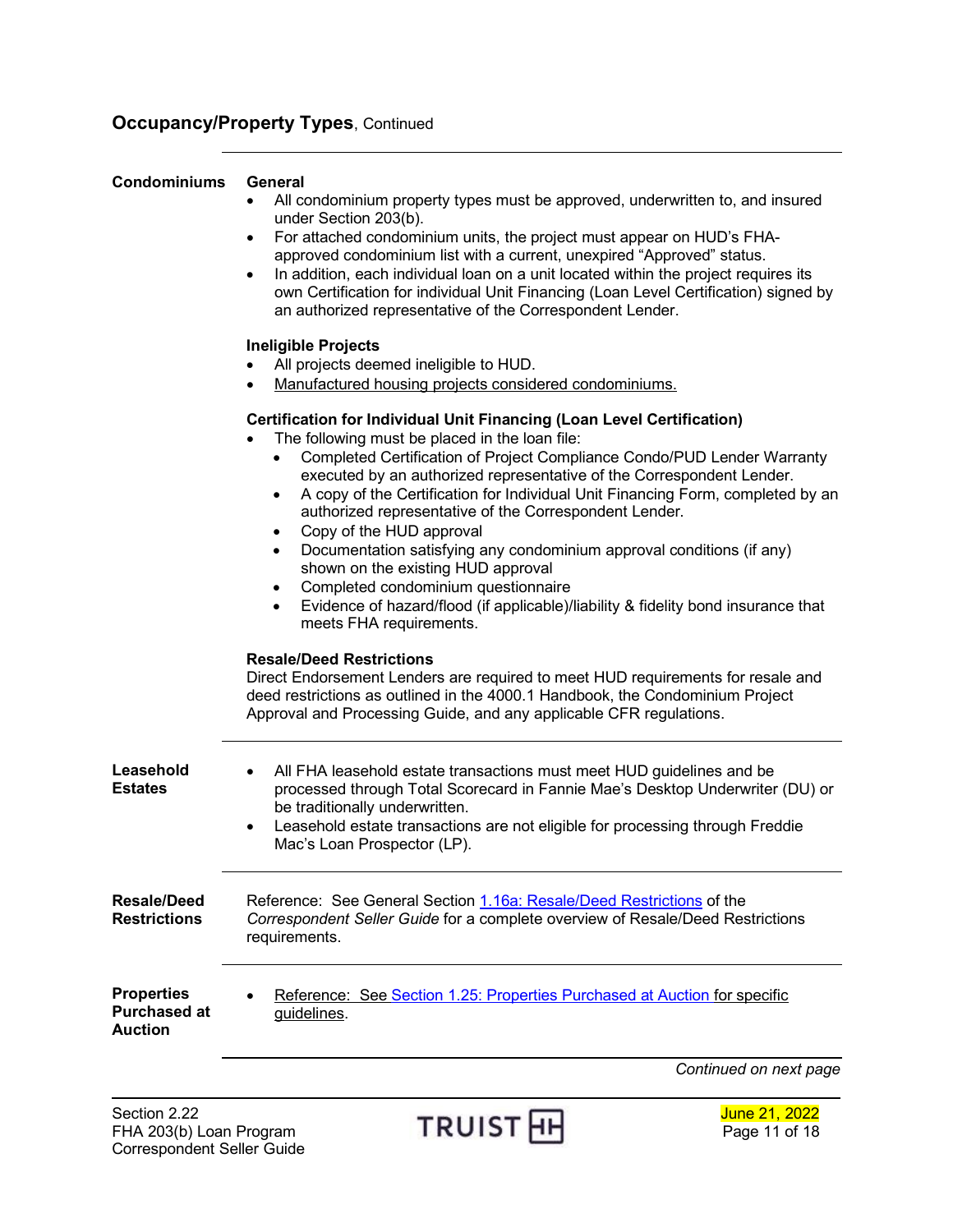# **Occupancy/Property Types, Continued**

<span id="page-11-0"></span>

| <b>Properties</b><br><b>Recently Listed</b><br>for Sale | $\bullet$ | If a property was listed for sale the following applies:<br>for Rate/Term, Simple or Streamline refinances:<br>$\bullet$<br>the property must be taken off the market on or prior to the application<br>$\bullet$<br>(i.e., 1003) date,                                                                                                         |  |
|---------------------------------------------------------|-----------|-------------------------------------------------------------------------------------------------------------------------------------------------------------------------------------------------------------------------------------------------------------------------------------------------------------------------------------------------|--|
|                                                         |           | <b>Note:</b> If the property is currently listed for sale, documentation must be<br>provided that the listing agreement is terminated (it is NOT okay just to<br>take the "For Sale" sign down)!                                                                                                                                                |  |
|                                                         |           | for cash-out refinances:<br>the property must have been taken off the market for at least 60 days<br>٠<br>prior to loan application<br>when the subject property is the borrower's primary residence, the<br>٠<br>borrower must confirm in writing their intent to occupy the subject<br>property by signing an occupancy affidavit at closing. |  |

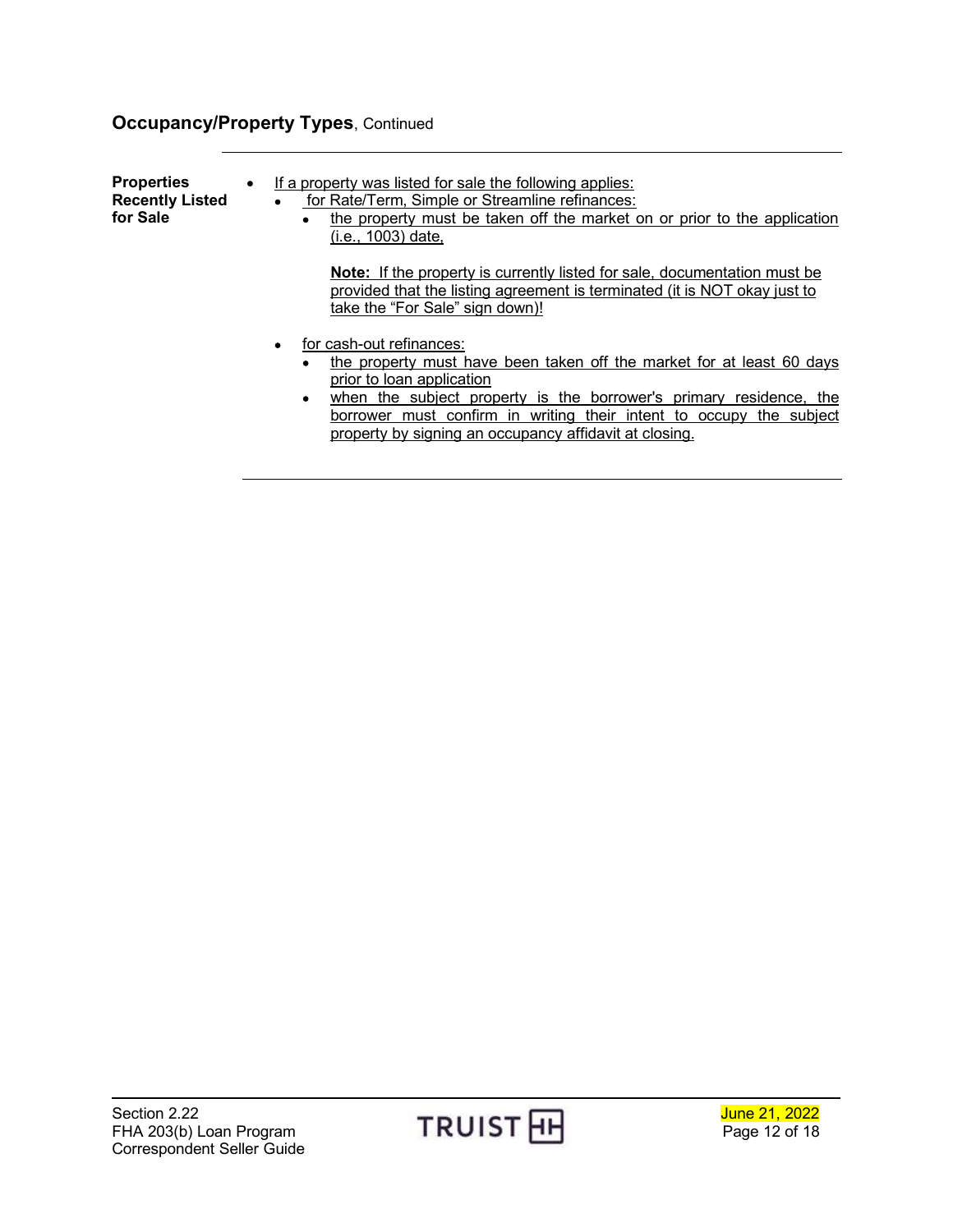## <span id="page-12-0"></span>**Eligible Borrowers**

<span id="page-12-3"></span><span id="page-12-2"></span><span id="page-12-1"></span>

| <b>Eligible</b><br><b>Borrowers</b>         | Eligible borrowers include (but are not limited to):<br>U.S. Citizens<br><b>Permanent Residents</b><br>$\bullet$<br>Non-permanent Residents with valid E, G, H, L, NATO, O, or TN visa<br>$\bullet$<br>Co-borrowers/cosigners<br>$\bullet$<br><b>HUD Employees</b><br>$\bullet$<br>First-time homebuyers<br>$\bullet$<br><b>Military Personnel</b><br>$\bullet$<br>Living Trusts (primary residence only)<br>$\bullet$                                                                                                                                 |  |
|---------------------------------------------|--------------------------------------------------------------------------------------------------------------------------------------------------------------------------------------------------------------------------------------------------------------------------------------------------------------------------------------------------------------------------------------------------------------------------------------------------------------------------------------------------------------------------------------------------------|--|
| Ineligible<br><b>Borrowers</b>              | Ineligible Borrowers include (but are not limited to):<br>Non-Permanent Residents that do not have a valid E, G, H, L, NATO, O, or TN<br>visa;<br>Borrowers with diplomatic immunity;<br>٠<br><b>Non-Profit Organizations:</b><br>$\bullet$<br>Non-Occupant co-borrower(s)/co-signer(s) are not permitted with 203(b) with<br>repair escrow unless it is a parent.<br>Borrowers who do not provide a valid Social Security Number, including<br>$\bullet$<br>borrowers employed by the World Bank or a foreign embassy.                                |  |
| Non-Permanent<br>Resident /<br>Nonimmigrant | A non-permanent resident /nonimmigrant is a non US citizen that is not<br>$\bullet$<br>Permanent Resident Alien (green card)/immigrant.<br>Non-permanent Residents /Nonimmigrants are eligible with the following Visa<br>$\bullet$<br>classification:<br><u>E, G, H, L, NATO, O or TN</u><br>The following must be provided to document eligibility:<br>$\bullet$<br>Valid passport with acceptable Visa Classification<br>Evidence of unexpired Employment Authorization Document<br>Borrowers with Diplomatic Immunity are ineligible.<br>$\bullet$ |  |

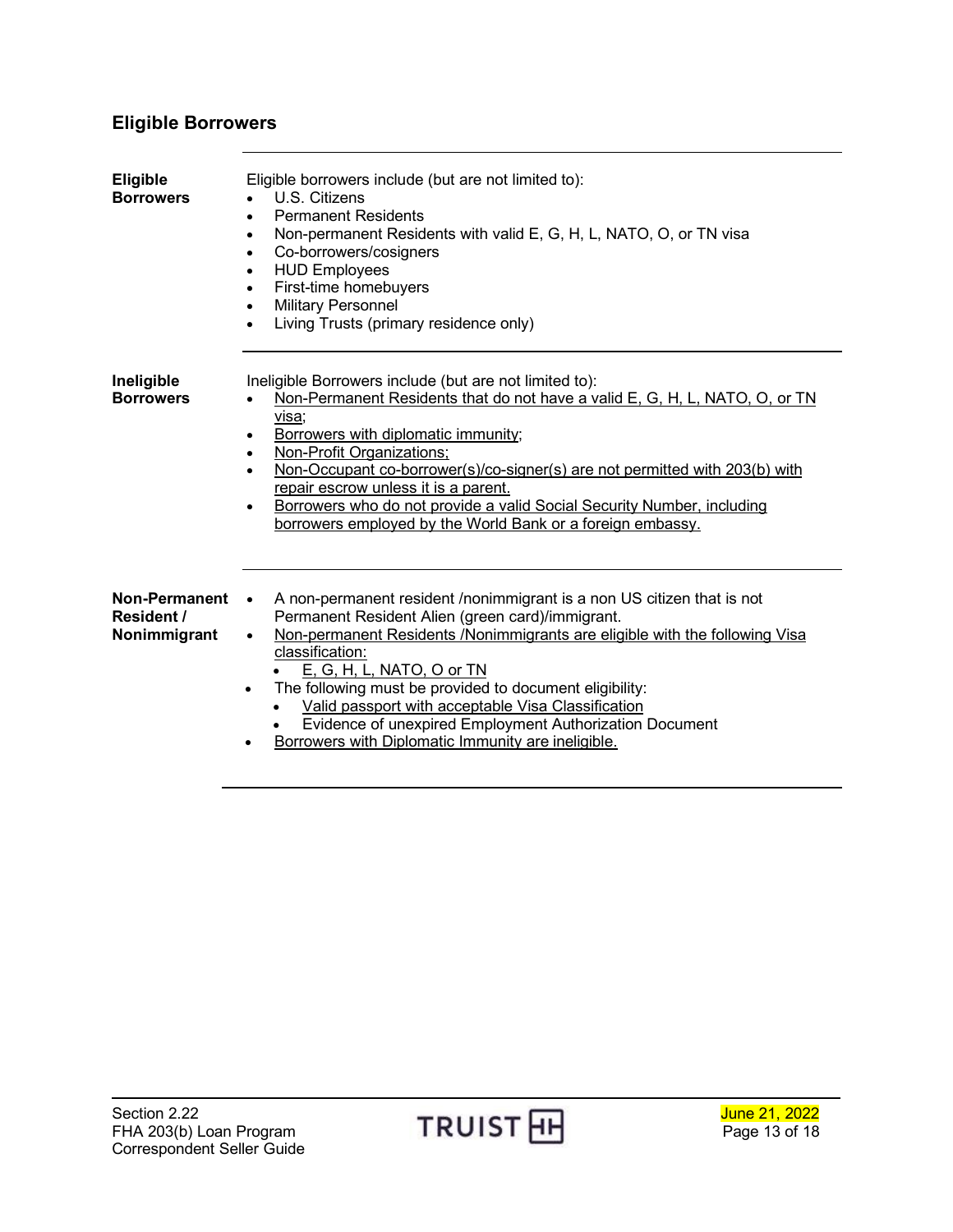<span id="page-13-1"></span><span id="page-13-0"></span>**Section 8 Home** Housing Voucher payments delivered directly to servicer (not to borrower) require **Ownership Vouchers** special service handling. Contact Purchase Relations to ensure there are no client service failures.

### <span id="page-13-2"></span>**Liabilities and Qualifying Ratios**

<span id="page-13-3"></span>**Qualifying Ratios** 

#### **Fannie Mae DU/TOTAL**

- Loans receiving AUS approval the following maximum DTI requirements apply:
	- 50% for borrowers with credit scores 640-659
	- 55% for borrowers with credit scores  $\geq 660$

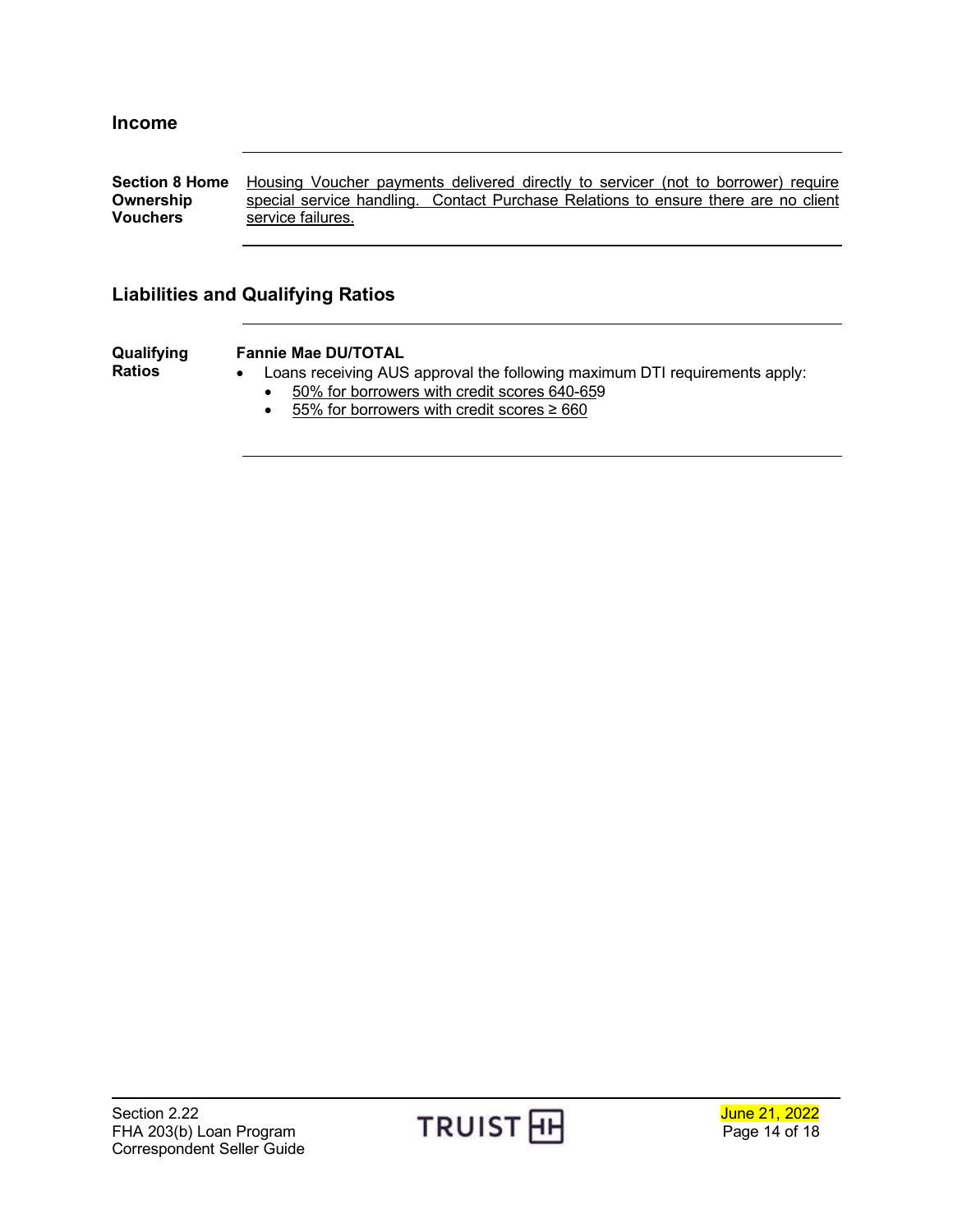#### <span id="page-14-0"></span>**Credit Requirements**

<span id="page-14-1"></span>**Minimum Credit Score Requirement for ALL Borrowers Transaction Type Occupancy Minimum Credit Score** Purchase Owner-Occupied 640 No cash-out/ Rate-Term More Coupied 640<br>
Cash-out Refinance Coupied Cash-out Refinance 640 Cash-out Refinance CQ1 Streamline Refinance – currently serviced Owner-occupied/ Secondary Residence/ Investment<br>Owner-occupied N/A CQ1 Streamline Refinance - non-serviced Owner-occupied 720 NCQ<sup>2</sup> Streamline Refinance-currently serviced Owner-occupied/ Secondary Residence/ Investment N/A Conforming NCQ<sup>2</sup> Streamline Refinance non-serviced Owner-occupied 660 Jumbo NCQ<sup>2</sup> Streamline Refinance nonserviced Owner-occupied **680** NCQ2 Streamline Refinance non-serviced Investment 720 CQ=Credit Qualifying 2 NCQ=Non-credit Qualifying **Note:** Borrower(s) with no credit score must meet FHA Non-Traditional Credit Guidelines

<span id="page-14-2"></span>**Minimum Credit Requirements for Streamline Refinance**

• 12 month seasoning with no Mortgage (s) late payments (0x30) reporting.

#### <span id="page-14-3"></span>**Cash Requirements**

<span id="page-14-4"></span>**Stocks and Bonds** If using funds for closing, proof of liquidation is required.

#### <span id="page-14-5"></span>**Validation of Parties to the Mortgage Transaction**

General Transactions that involve parties found on the Truist Ineligible List are not eligible for purchase.

> See the topic "Truist Ineligible List Certification" within Section 1.19: Fraud [Prevention Guidelines](https://www.truistsellerguide.com/manual/cor/general/1.19fraudpreventionguidelines.pdf) of the *Correspondent Seller Guide* for additional information.

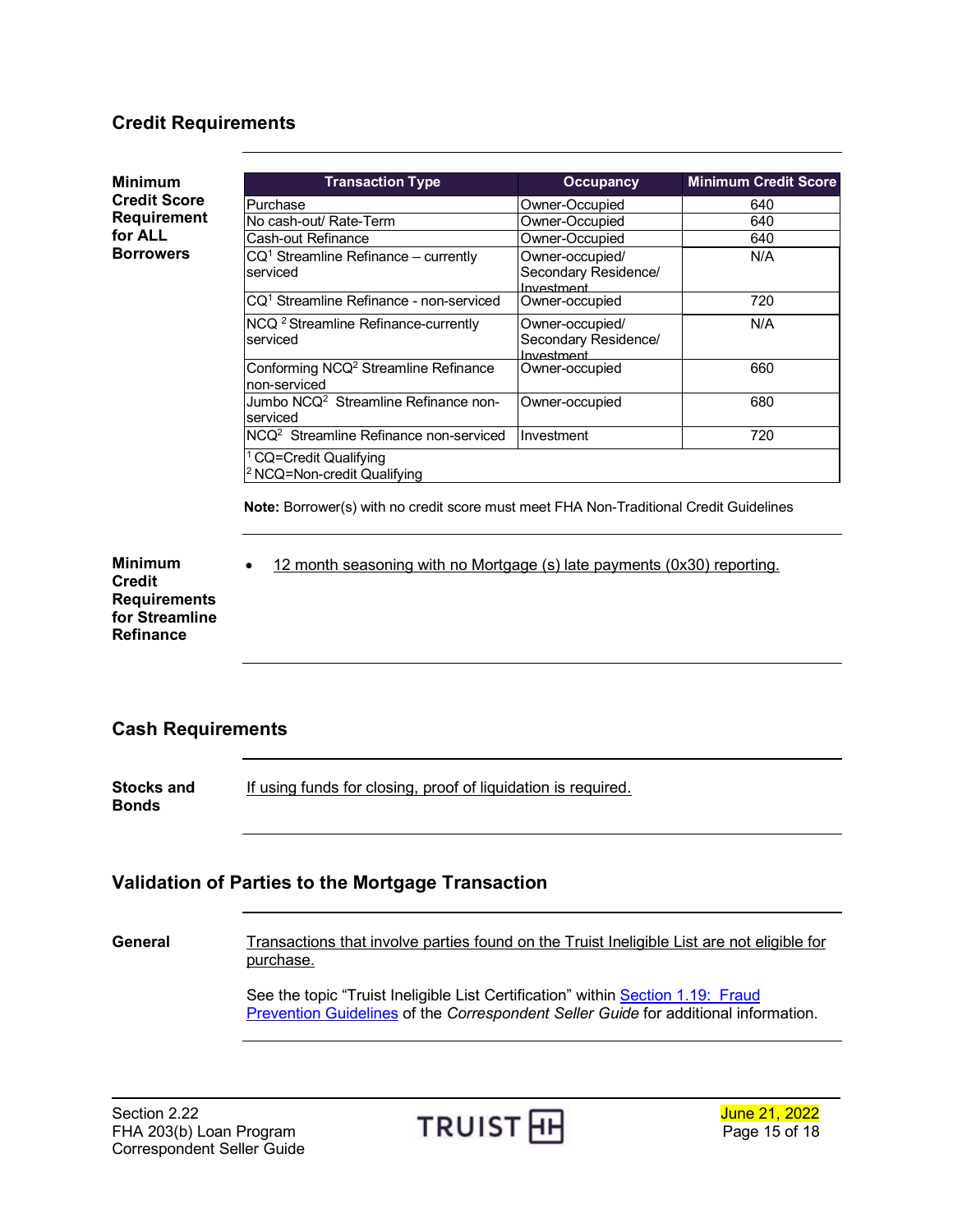## <span id="page-15-0"></span>**Rate, Points & Lock-Ins**

**Target Area**

<span id="page-15-1"></span>**CRA Incentive** 

<span id="page-15-2"></span>

| and Verification                                      | Loan eligibility for CRA Incentive is limited to Truist Bank's Community<br>Reinvestment Act (CRA) assessment areas. It is also based on the subject<br>property being located in a low-or-moderate income census tract or the<br>borrower's income being equal to or lower than Truist's maximum allowable<br>income level for the property county.<br>Truist's assessment areas are NOT located in all areas of the state.<br>To determine if your loan qualifies for the incentive(s), take the following steps: |  |  |  |
|-------------------------------------------------------|---------------------------------------------------------------------------------------------------------------------------------------------------------------------------------------------------------------------------------------------------------------------------------------------------------------------------------------------------------------------------------------------------------------------------------------------------------------------------------------------------------------------|--|--|--|
|                                                       | <b>Step</b><br><b>Action</b>                                                                                                                                                                                                                                                                                                                                                                                                                                                                                        |  |  |  |
|                                                       | Go to http://www.truistgeocoder.com<br>1                                                                                                                                                                                                                                                                                                                                                                                                                                                                            |  |  |  |
|                                                       | $\overline{2}$<br><b>Enter Password: CORRES</b>                                                                                                                                                                                                                                                                                                                                                                                                                                                                     |  |  |  |
|                                                       | 3<br>Input your borrower's annual income and property address                                                                                                                                                                                                                                                                                                                                                                                                                                                       |  |  |  |
|                                                       | $\overline{4}$<br>You will receive either a "Qualified" or "not-Qualified" value<br>$\overline{5}$<br>If "Qualified," lock your loan at LendingSpace                                                                                                                                                                                                                                                                                                                                                                |  |  |  |
|                                                       | $\overline{6}$<br>Complete the CRA Census Tract Verification Form (COR                                                                                                                                                                                                                                                                                                                                                                                                                                              |  |  |  |
|                                                       | required.<br>0560A),<br>Email<br>completed<br>form<br>if<br>to<br>Truist.Corr.CRA@truist.com within 48 hours of loan being<br>locked.                                                                                                                                                                                                                                                                                                                                                                               |  |  |  |
|                                                       | If the form is received within 48 hours of lock, Truist will validate the information<br>and make the appropriate price adjustment.                                                                                                                                                                                                                                                                                                                                                                                 |  |  |  |
| <b>Interest Rate</b><br>and Discount<br><b>Points</b> | Rate and price quotes are established by the Marketing Department daily and are<br>communicated on Truist's Rate sheet.                                                                                                                                                                                                                                                                                                                                                                                             |  |  |  |
| <b>Lock-ins</b>                                       | It is important that the loan type be communicated when the loan is registered and/or<br>locked-in.                                                                                                                                                                                                                                                                                                                                                                                                                 |  |  |  |
|                                                       | See Section 1.03: Loan Registration and Lock-In Procedures of the<br>Reference:<br>Correspondent Seller Guide for additional information concerning lock-ins.                                                                                                                                                                                                                                                                                                                                                       |  |  |  |
|                                                       |                                                                                                                                                                                                                                                                                                                                                                                                                                                                                                                     |  |  |  |

<span id="page-15-3"></span>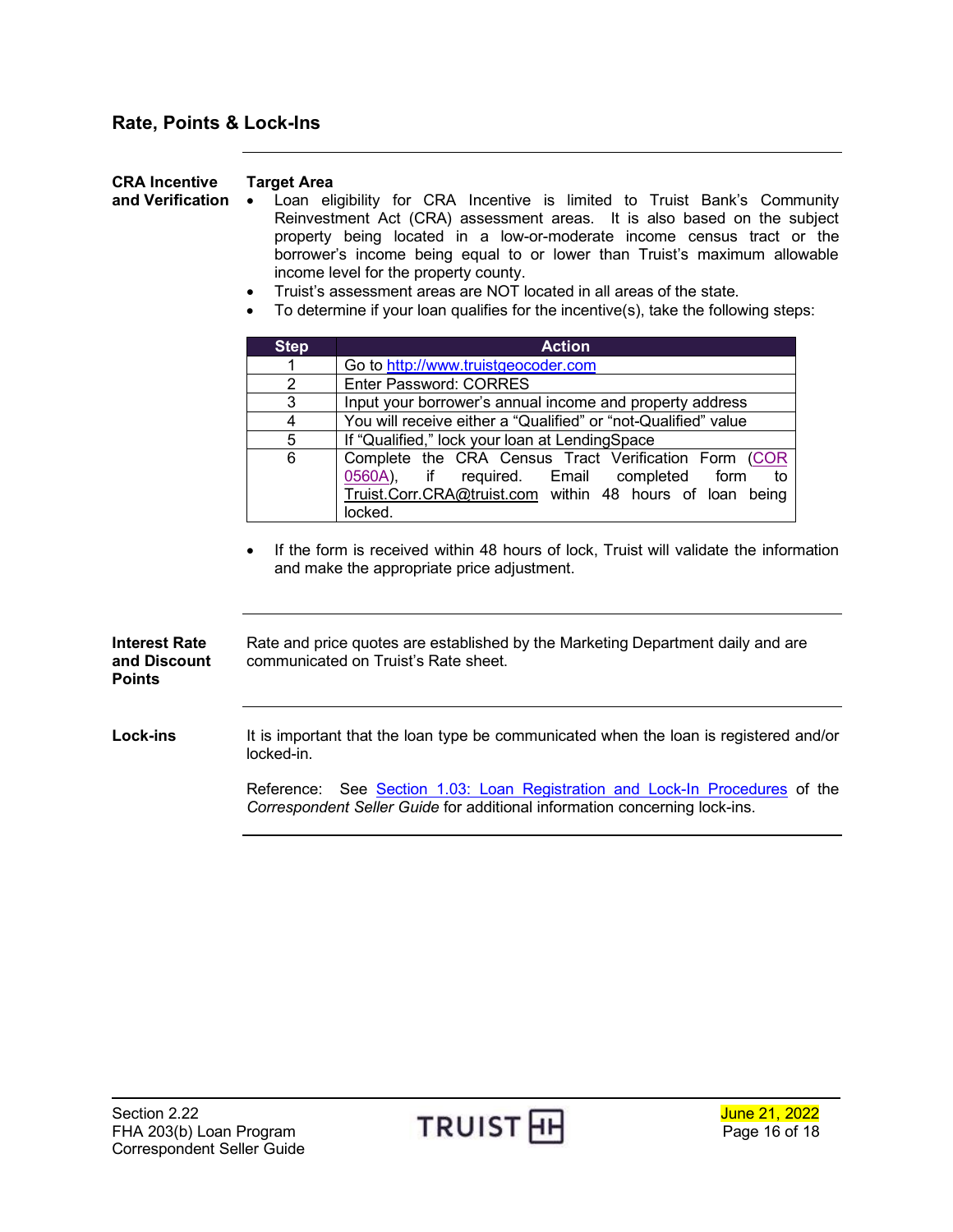## <span id="page-16-0"></span>**Application, Disclosures and Consumer Compliance**

<span id="page-16-2"></span><span id="page-16-1"></span>

| General             | All consumer disclosures or notices required by all federal, state and local laws and<br>regulations must be complied with. This includes, but is not limited to, the Real Estate<br>Settlement Procedures Act, the Equal Credit Opportunity Act, the Flood Disaster<br>Protection Act, the Truth-in-Lending Act, and the Fair Credit Reporting Act, all as<br>amended and all applicable usury limitations. Further, all consumer disclosures<br>relating to the mortgage loan must have been properly given on a timely basis in<br>compliance with applicable laws, rules and regulations. |
|---------------------|-----------------------------------------------------------------------------------------------------------------------------------------------------------------------------------------------------------------------------------------------------------------------------------------------------------------------------------------------------------------------------------------------------------------------------------------------------------------------------------------------------------------------------------------------------------------------------------------------|
| <b>FHA Loan</b>     | Truist will accept photocopies, facsimile or imaged electronic documents to satisfy this                                                                                                                                                                                                                                                                                                                                                                                                                                                                                                      |
| <b>Applications</b> | requirement.                                                                                                                                                                                                                                                                                                                                                                                                                                                                                                                                                                                  |